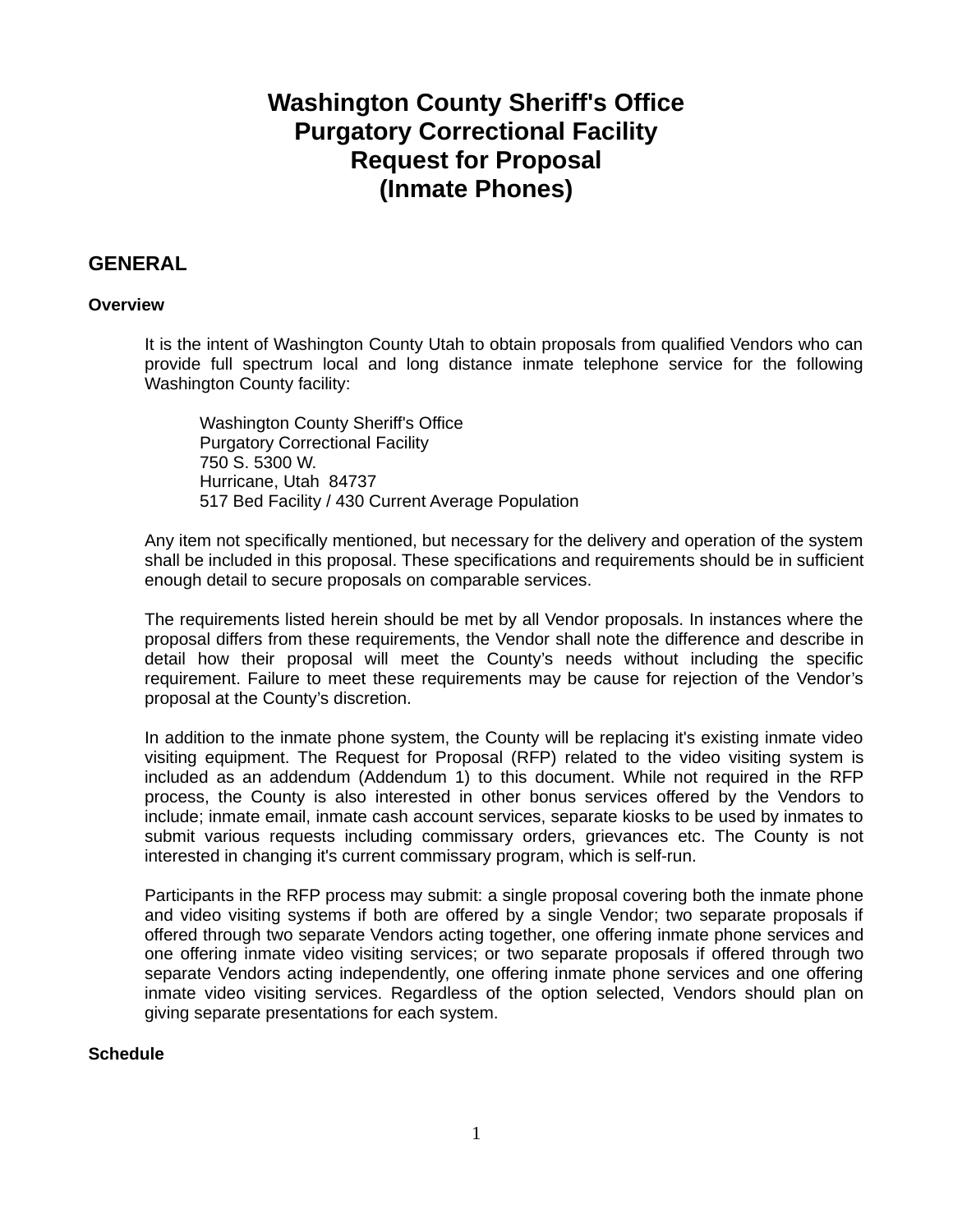The schedule for this RFP process is as follows:

| <b>Mandatory Pre-Proposal</b><br>Conference:        | July 10/11, 2013               |
|-----------------------------------------------------|--------------------------------|
| Start Date for Submission of<br>Proposal Responses: | July 15, 2013                  |
| Proposal Response Deadline:                         | July 22, 2013                  |
| <b>Proposal Presentations:</b>                      | August 5/6/7, 2013             |
| Contract Award:                                     | On or about August 22, 2013    |
| Installation and Cut-Over:                          | On or about September 27, 2013 |

# **Definitions and Terms**

For the purposes of this RFP and other related discussions and correspondence, the term "PCF" refers to Purgatory Correctional Facility, "Staff" refers to the staff of the Washington County Sheriff's Office, "County" refers to Washington County Utah, "Vendor" refers to a provider of equipment and services, "System" will refer to the inmate telephone system or inmate video visiting system where appropriate, "Proposal" refers to Vendor responses to the RFP, "Friends and Families" (F&F) refers to the friends and families of the inmates.

#### **Proposal Submission**

Each Vendor must prepare a written response. Proposals shall be formatted consistent with the specific sections of the RFP and the requirement "R" identifier. Vendors must respond to all requirements and submit the following:

A Letter of Transmittal Required Contact Information Required Insurance and Financial Documents Summaries Related to Requirements R01 - R97

One (1) original and one (1) copy of the Vendor proposal must be returned by mail or other carrier and received by the County no later than July 22, 2013.

The Letter of Transmittal must include a statement that identifies all materials and enclosures being forwarded in the proposal. The Letter of Transmittal must be signed by the person who is authorized to contractually commit the Vendor's organization.

Proposals not received by the due date will be automatically disqualified from consideration and sent back to the Vendor unopened. Each proposal shall be addressed and mailed as follows: "Inmate Telephone System and (or) Video Visiting System Proposal, Purgatory Correctional Facility, 750 S. 5300 W. Hurricane, Utah 84737" on the outside of the sealed package. The original proposal shall be clearly marked "ORIGINAL" and contain all original signatures. The copy shall be marked "COPY."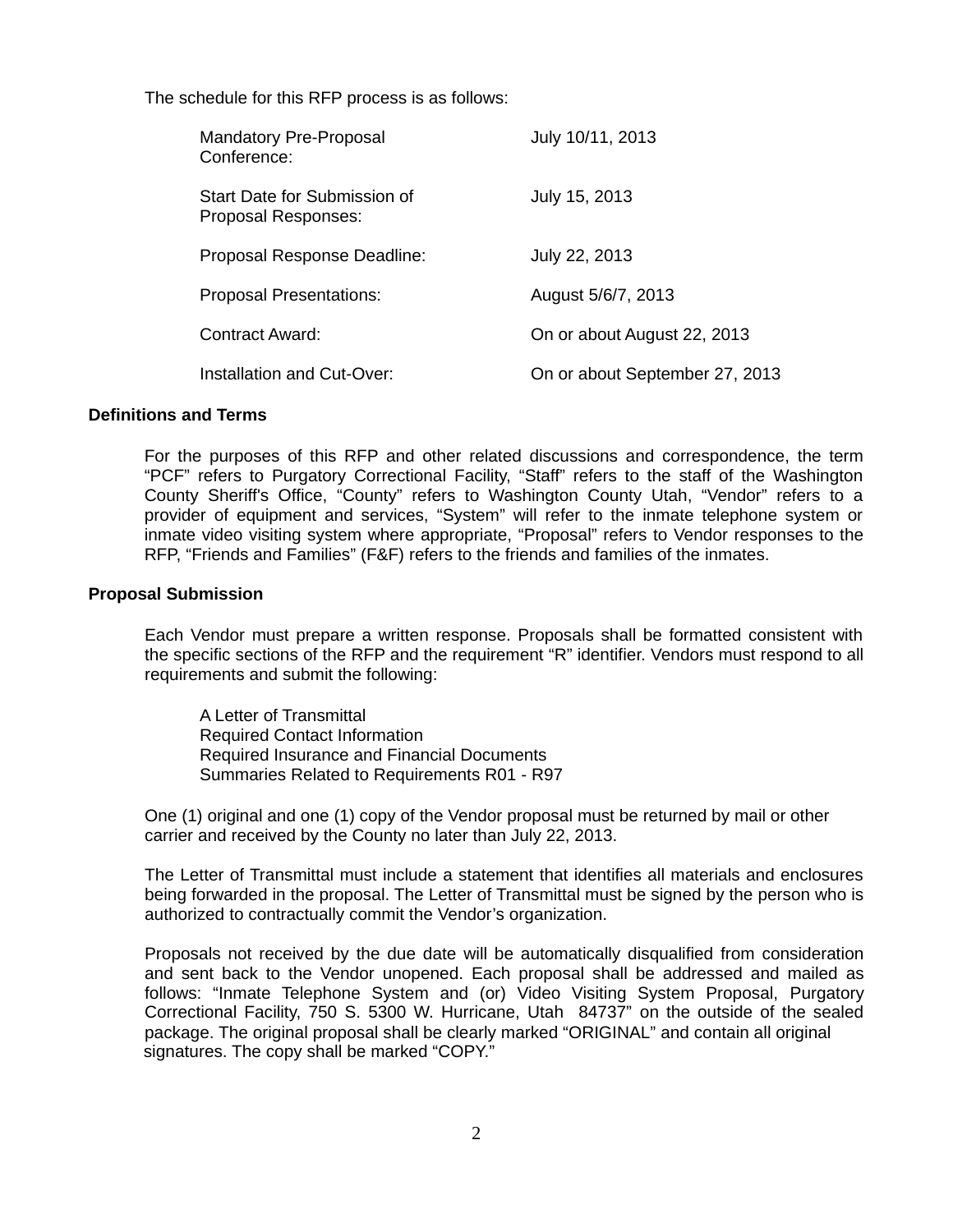# **Proposal Expiration**

The submitted proposal must remain valid through August 30, 2013.

#### **Vendor Inquiries**

If additions, deletions, modifications or clarifications to the RFP become necessary, the changes will be emailed to all Vendors. Nothing presented orally during Vendor inquiries will modify or alter the specifications or requirements of the RFP.

Each Vendor shall identify a single contact person who will be responsible for coordinating the efforts and personnel of their organization in this process. Information required shall include:

Name **Organization** Telephone Numbers Address Email address

Your point of contact at the County is as follows:

Lieutenant Perry Lambert Desk 435.656.6659 Cell 435.632.6387 [plambert@washeriff.org](mailto:plambert@washeriff.org)

#### **Basis of Award**

An inmate telephone system is a vital service to the County. In addition to the obvious need to provide phones services to the inmates, the County expects to benefit from the peripheral aspects of the system to include investigative tools, increased security, increased operational efficiency, and the other non-phone services offered by the Vendor.

The County prefers a Vendor that has a single point of contact for all matters related the contract, systems, installation, training, service, maintenance etc., particularly if subcontractors are involved.

The County expressly reserves the right, in its sole judgment, to accept or reject any or all proposals, with or without cause; to modify, alter, or waive any technicalities or provisions; and to accept the proposal which is determined to be the best overall offer. Therefore, in selecting a Vendor, the County will not rely exclusively on commission offering or any other single factor.

The contents of this solicitation and the Vendor's response, when submitted to and accepted by the County, shall become an integral part of any contract agreed upon between the Vendor and the County.

To ensure specified performance of the proposed system, the County reserves the right to require a Vendor to demonstrate it's system and any features specified in this RFP. If required, this will be done at the pre-proposal conference.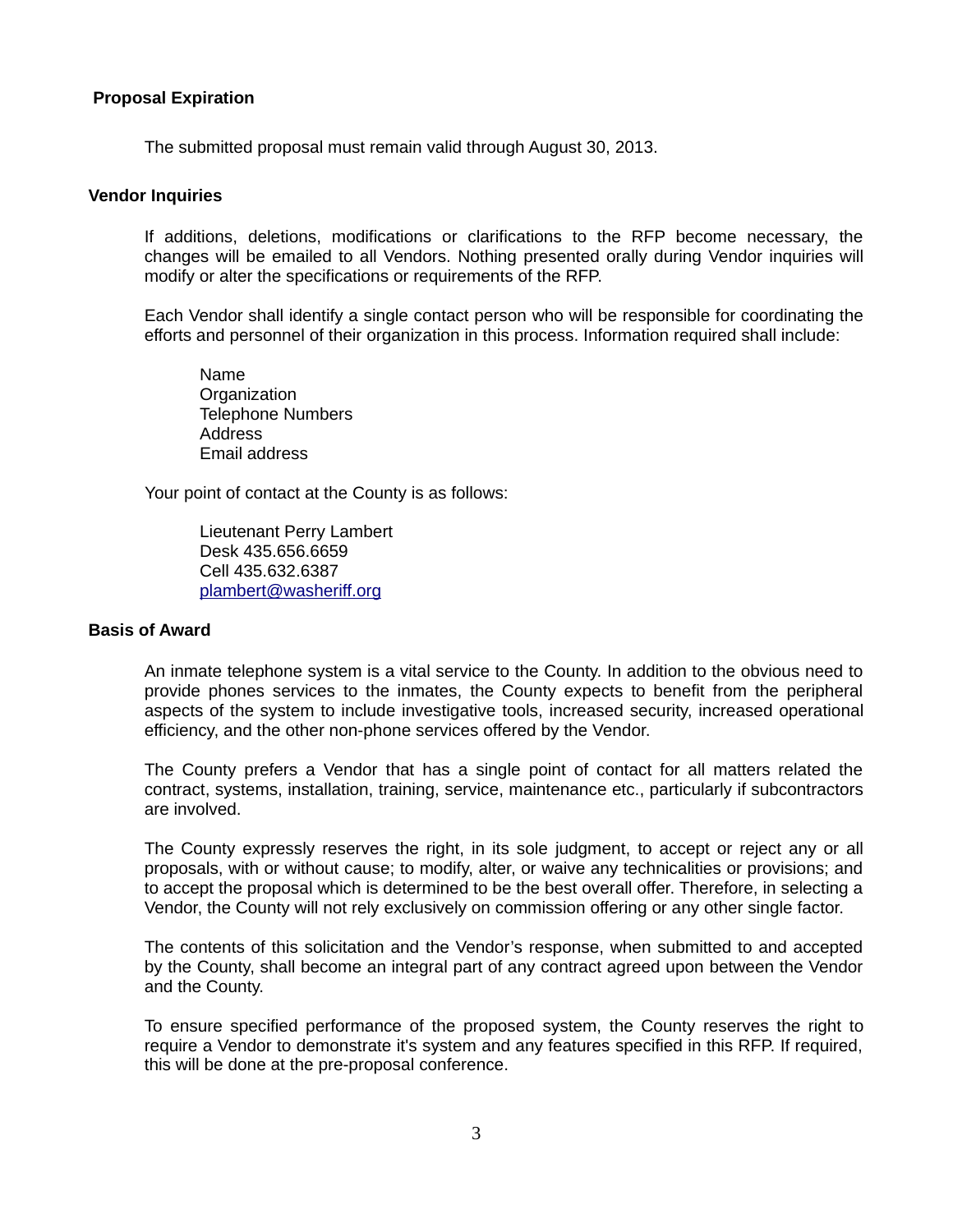When a Vendor cannot conform to certain aspects of this request, it should offer reasons why, or alternate services and equipment that it does provide. Non-compliance with certain requirements is not necessarily grounds for disqualification, though the County reserves the right to disqualify on this basis if it desires.

Each proposal will be evaluated with regards to the following selection factors:

30% - Demonstrated ability to meet the technical requirements, based upon the Vendor's RFP responses and information provided by similar facilities in which the Vendor has their system installed. Other bonus services offered by the Vendor, and or the Vendor's ability to interact with providers that offer these other services, will be considered positively in this factor.

30% - The formula for determining the score awarded for cost shall be as follows: Financial offering including the overall commission rate paid to the County based on gross revenue, the rates and other charges to the inmate or party who accepts the charges, and the Vendor's overall ability to provide a good value.

30% - Vendor experience, level of the technology offered, level of account and maintenance support, and current customer references.

10% - Proposed project plan, the timeliness of it's implementation, the degree of service interruption, and the level of required involvement by the County, noting that excessive involvement by the County would be considered negatively in this factor.

#### **Contract Term**

The contract will be for a period of three (3) years. At the expiration of this contract, the County will have the option of continuing the phone services with the Vendor's company for a period of two (2) additional years in one-year increments if substantially the same or more favorable commission, rates, and services are offered by the Vendor. Each optional year will require the County's approval for renewal.

The contract may not continue or be renewed for any year after the first year of the multiyear contract if adequate funds are not appropriated or otherwise available to continue or renew the contract.

#### **Termination**

The obligation to provide further service under the terms of the resulting agreement may be terminated immediately by the County upon written notice in the event of material breach by the successful Vendor to perform in accordance with the terms hereof, or any contract resulting from this RFP. The County's failure to exercise the option to terminate the contract will not be considered a waiver of any present or future material breach. In the event that the County chooses to discontinue this contract either by termination or not extending the contract, the Vendor warrants that it will remove all its equipment from the facility without charge. Service and equipment will not be removed until another Vendor's system is in place or when approved by the County. The removal of equipment and discontinuation of service will occur during the implementation of the new system with minimal interruption of service to this facility. It will be necessary that the incumbent Vendor cooperate with the new Vendor during the implementation of the new system.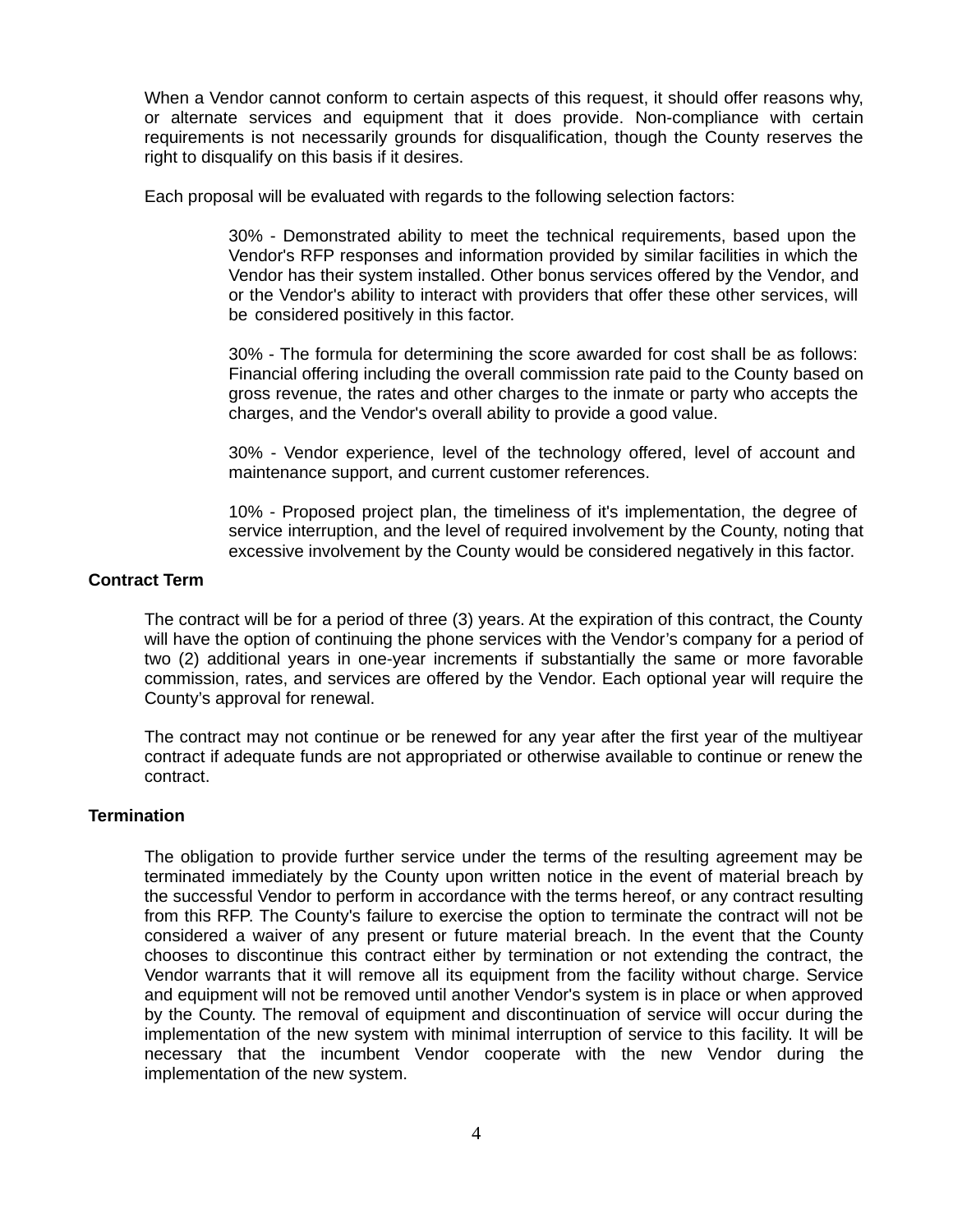If either party defaults in the performance of any other obligation under this agreement, then the non-defaulting party shall give the defaulting party written notice of its default, setting forth with specificity in the nature of the default. If the defaulting party fails to cure its default within 30 days after receipt of the notice of default, then the non-defaulting party shall have the right to immediately terminate this agreement and pursue all other remedies available to the non-defaulting party, either at law or in equity.

#### **Damage and Repair Liability**

The County will have no liability to the Vendor for fraud, theft, vandalism, damage or loss of the Vendor's equipment inflicted by the inmates or the public. All costs associated with the repair will be the responsibility of the Vendor.

The Vendor warrants that all repairs will be made at it's expense. The Vendor shall make all reasonable efforts to ensure that the phone system in all cases is operational and repaired as quickly as possible.

#### **Indemnification**

The Vendor will be required to indemnify the County for any and all liability, loss, costs, damage or any other expenses which may accrue to or be incurred by the County as a result of injury or damage to any person or property occasioned by any intentional or negligent act or omission by the Vendor, its employees, agents, subcontractors or other related parties.

#### **Installation and Disconnection**

The Vendor will be responsible for all costs of installation or disconnection throughout the term of the contract.

The Vendor will be required to furnish and install equipment, dedicated lines, and any other item necessary to make the service fully functional. The incumbent Vendor will remove all equipment, dialers and or dedicated phone lines from the County facility without charge.

### **Current County Inmate Telephone System**

Global Tel Link (GTL) is currently providing inmate telephone service to the County. The current number of inmate and public telephones is as follows:

Inmate Phones / Central = 20 Inmate Phones / Max = 24 Inmate Phones / Booking  $=$  4 Inmate Phones / Mods = 4 Public Use Coin Phones = 1

Note, inmate phones are located in each inmate housing section. Inmate visiting booths are located outside the housing sections in the main corridor. Friends and family visiting booths are located in the facility main lobby. Proposed inmate services kiosks would be located in the inmate housing sections for easy access by the inmates.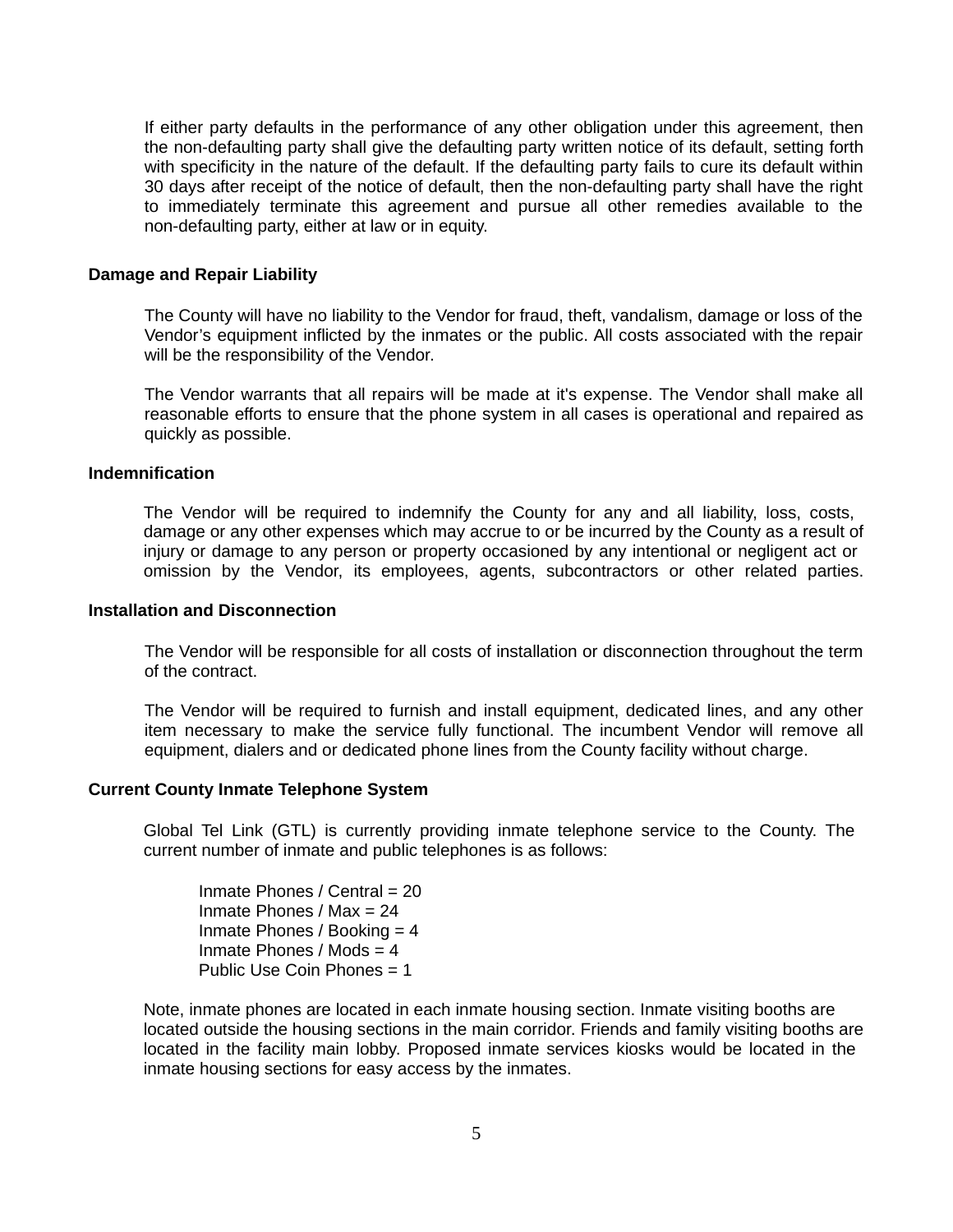#### **Mandatory Pre-proposal Conference**

The purpose of the pre-proposal conference is to provide prospective Vendors with the opportunity to have their questions addressed. Due to the need for all Vendors to possess a complete understanding of the requirements of this solicitation, attendance at this conference is mandatory. A walk-through of the facility will be included in this conference.

Mandatory pre-proposal conference: Monday July 10 and 11, 2013 / 0900-1700 MST

Location: Purgatory Correctional Facility 750 S. 5300 W. Hurricane, Utah 84737

Additional details to be released at a later time.

#### **Discussions**

Discussions may be conducted with offerors who submit proposals that the County determines to be reasonably susceptible of being selected for award, followed by an opportunity to make best and final offers. However, proposals may be accepted without discussions.

#### **Miscellaneous Requirements**

The County will not be liable for any of the cost incurred in preparation and presentation of the Vendor responses, or for any other portion of this process.

Any materials submitted by the Vendor that are considered confidential in nature must be clearly marked as such. Due to applicable laws and regulations concerning public documents, the County makes no representation that such material will be kept confidential.

#### **Insurance**

The successful Vendor shall possess and provide certificates of insurance for both Worker's Compensation Insurance with limits of not less than the Utah statutory limits, and General Liability Insurance coverage, with limits of not less than \$1,000,000. The County shall be named as an additional insured on the General Liability Insurance certificate of insurance. Any insurance that is required does not limit the Vendor's obligation to indemnify the County for a claim above that amount.

#### **Financial Stability**

Vendors shall provide the County with financial statements, including statements of operations, balance sheets, and statements of cash flows for the last two fiscal years.

# **QUALIFICATIONS AND EXPERIENCE, TECHNICAL REQUIREMENTS**

# **Experience**

R01 The Vendor shall demonstrate experience in providing inmate telecommunication service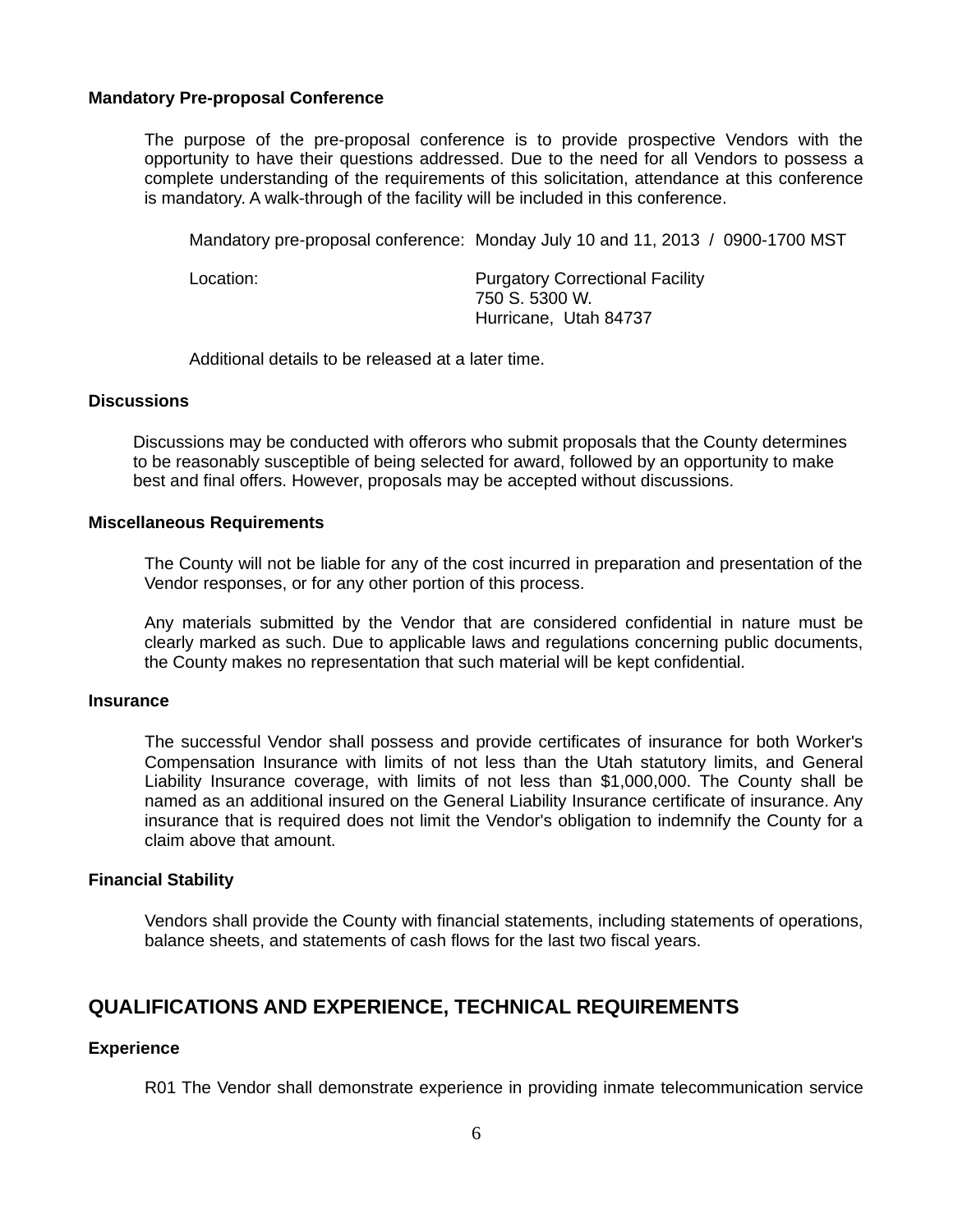to counties of similar size.

R02 The Vendor shall provide an overview of it's firm, including years and nature of experience in the inmate telephone business.

### **References**

R03 The Vendor shall provide five customer references of accounts similar in size and scope to the County.

### **Patent and Copyrights**

R04 The Vendor asserts that to the Vendor's knowledge, the equipment and software proposed in this process, does not infringe on any U.S. patent or copyright.

R05 The Vendor shall hold harmless the County, its officers and employees, against all claims that the hardware or software actually supplied, infringe on other U.S. patents or copyrights.

R06 The Vendor shall provide on request, any patent information for equipment or software, applicable to the inmate telephone system.

## **General Requirements**

Officer Focused

R07 The system shall be browser agnostic, supporting at a minimum 1E>10, Fire Fox>20, Chrome and Opera. Java plugins must be based on the latest of the JUM releases, and built using accepted secure coding practices.

R08 The system shall not require individual adjustments to Windows roaming profiles.

R09 The system shall be a centralized, Web-Browser-based application, which is available securely from anywhere, at any time. The system interface to control the phones shall be intuitive.

R10 The system shall provide for staff access so that each only has access to functions he/she is authorized to use.

R11 The system interface shall be based on security level and be password protected with the ability to restrict authorization by IP address.

R12 The system shall allow call blocking of specific numbers.

Inmate Focused

R13 The system shall allow outgoing calls only.

R14 The system shall limit inmate calls to configurable minute increments. Configurations should apply to call duration, location, inmate account / PIN, or by telephone.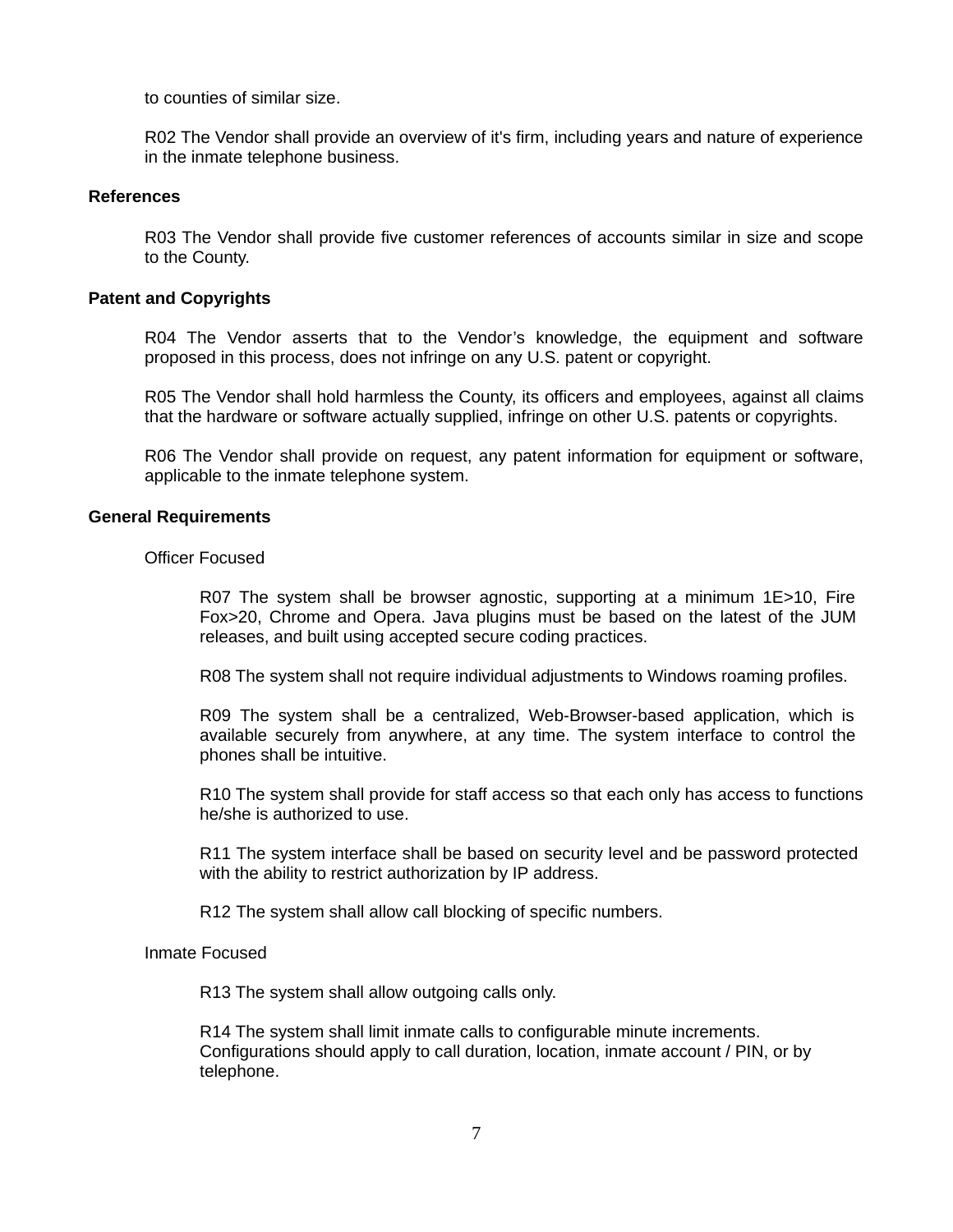R15 The system should notify the inmate and called party of any limits in advance of the system terminating the call.

R16 The system shall include voice prompts in English and Spanish.

R17 The system should allow for limited free calls at the time of booking.

R18 The system should allow for a "first free minute" to set up new accounts.

R19 The system should allow for free local public defender calls.

R20 The system should allow for limited free calls to other official entities.

R21 The system shall allow for TTY / hearing impaired calling.

Friends and Family Focused

R22 The system shall provide active acceptance by the called party.

R23 The system shall provide proactive account set-up for called parties who are not able to accept collect calls.

R24 The system should notify the called party when they have reached a set balance of the site or personal credit limit.

R25 The system should identify the name of the facility and the inmate placing the call to the called party.

R26 The system shall permit the called party to block future calls from the facility.

#### **Personal Identification Number (PIN)**

R27 The system should utilize Personal Identification Numbers (PINs) for the inmates. Describe your system's use of PINs.

R28 The system shall prevent assigning duplicate PINs, and not allow a PIN to be used by two inmates at the same time.

R29 The system shall allow for PINs to be at least six (6) digits in length.

#### **Fraud Management**

R30 An inmate phone system should have features which prevent fraud by the inmates and those they call. These features should include, but are not limited to three way call and chain dialing detection. An inmate phone system should also be voice biometric capable. Describe the features you offer related to fraud detection and management.

#### **Investigative**

R31 The Vendor system shall offer investigative software for law enforcement. The County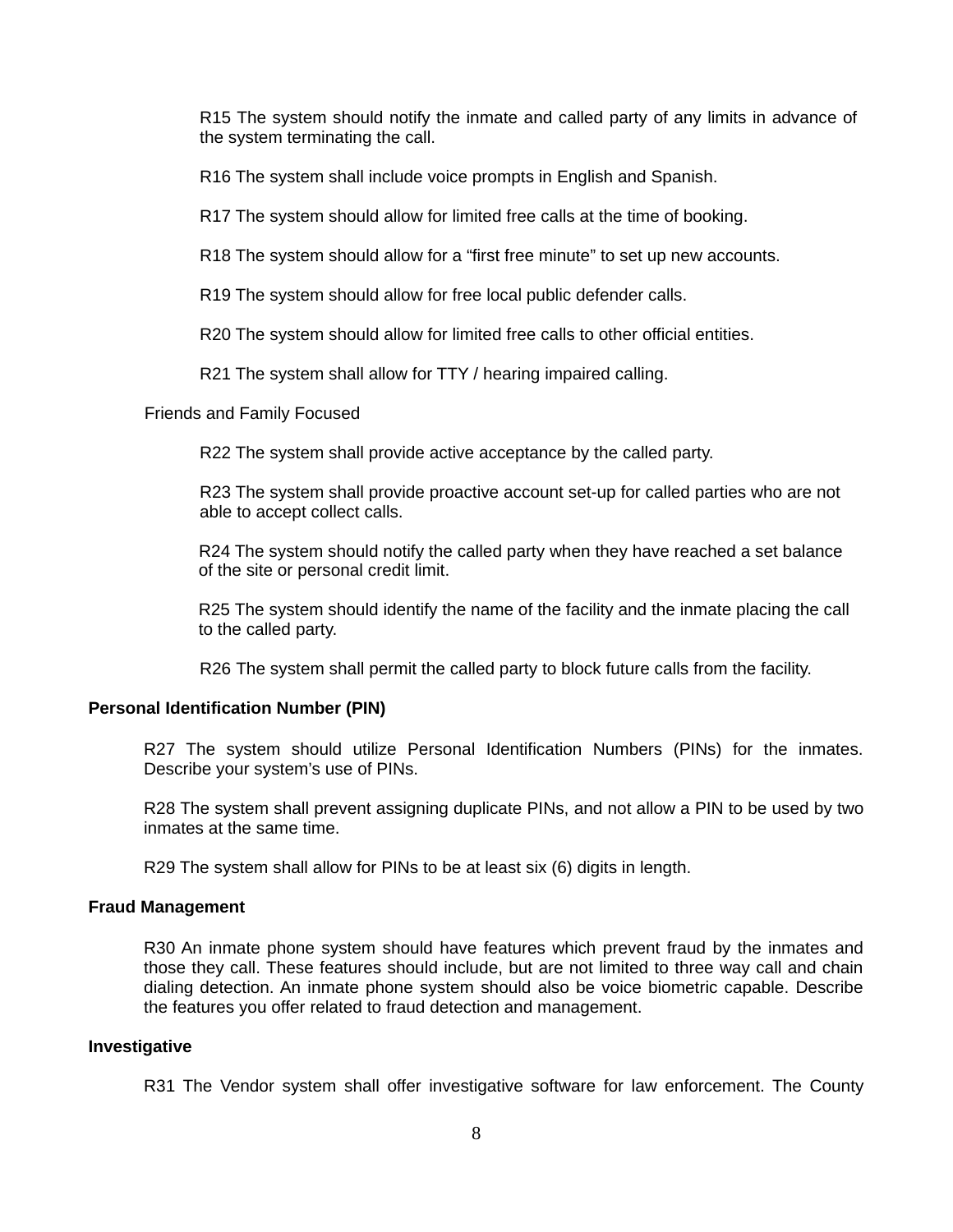prefers that the Vendor investigation software be wholly owned by the Vendor and not use a third party contractor or vendor. If a third party Vendor is used, the County expects the primary contracted Vendor to see to all service needs related to the investigative tools package. Describe your system to include the following points.

The recording folders should allow recordings to be downloaded in the recording's native format as well as WAV and MP3 formats. At least one additional format should be offered that is non-proprietary. The recording folders should allow recordings to be downloaded as a compressed file. MP3 and WAV call recordings shall not require proprietary software or plug-ins to play.

The system should protect the recording from being purged when the client storage policy expires by allowing the investigators or other authorized staff to extend the expiration date of the associated call or download.

The investigation software should be completely integrated with the calling platform and not require the export and import of inmate call records, inmate account information, or called party billing name and address information related with the County.

The investigation software should be able to provide a way to import public phone records.

The investigation software should be able to provide a way to import data from cell phones, including contacts, emails, text messages, call records, and pictures.

The investigation software should be able to analyze data between multiple correctional facilities, so as not to limit the investigation to only the County.

The investigation software should be able to notify investigators when information is found related to any report or analysis previously configured.

The investigation software should provide investigators with the ability to share information with other investigators.

The investigation software should be able to allow investigators to schedule reports and analysis.

The system should identify called party billing name and address and include these called parties as entities in the investigation software.

The investigation software should be able to provide communication activity reporting.

The investigation software should be able to provide calling frequency and statistics.

The investigation software should be able to provide an inmate's contact listing.

The investigation software should be able to provide a contact listing for called party information.

The investigation software should be able to provide a way to import cell tower information obtained from public phone companies such as AT&T and Verizon.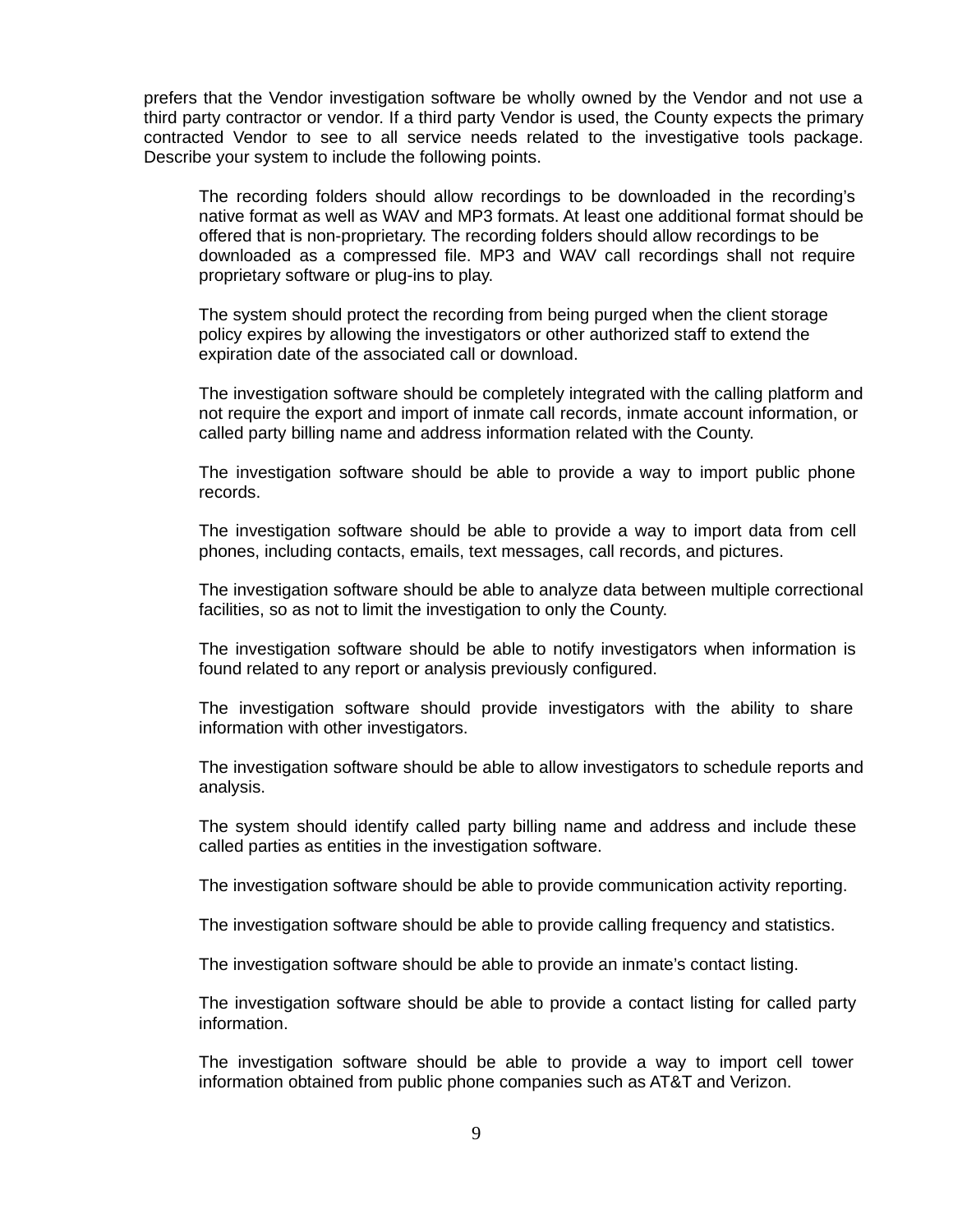The investigation software should be able to provide analysis based on sequence dialing.

The investigation software should be able to provide analysis based on chain dialing.

The investigation software should be able to identify gaps in inmate calling behaviors, which may be used to identify the possible existence of a contraband cell phone.

The investigation software should be able to identify concurrent phone usage.

The investigation software should be able to identify common contacts between inmates or people not incarcerated.

The investigation software should be able to identify linkages between multiple parties, whether those parties are inmates or F&F.

The investigation software should be able to show calling activity on an easy to view time line.

The investigation software should not only be able to accommodate the investigation of inmates, but also of called parties and organizations.

The investigation software should be able to show information on a map that allows investigators to add or remove information from the map as it may suite their investigation.

The investigation software should be able to identify changes in inmate contact phone numbers (contact swap).

The investigation software should be able to identify complex connections between inmates with multiple degrees of separation (two entity linkage analysis).

The investigation software should be able to create manual associations/linkages which can be analyzed in conjunction with jail communication records.

The system should allow department personnel to assign surveillance alerts by individual inmate PIN or dialed number. These alerts should include, but not be limited to, the following features:

Alert to an investigator's cell phone or any direct dialed number;

Allow real time listening of conversation in progress;

Allow the ability to disconnect the call in progress;

Allow barge-in and talk capabilities and return back to listen only mode;

Allow investigators to assign and enter a PIN when alert call is received;

Allow the ability to hide the alert from other authorized users that have access to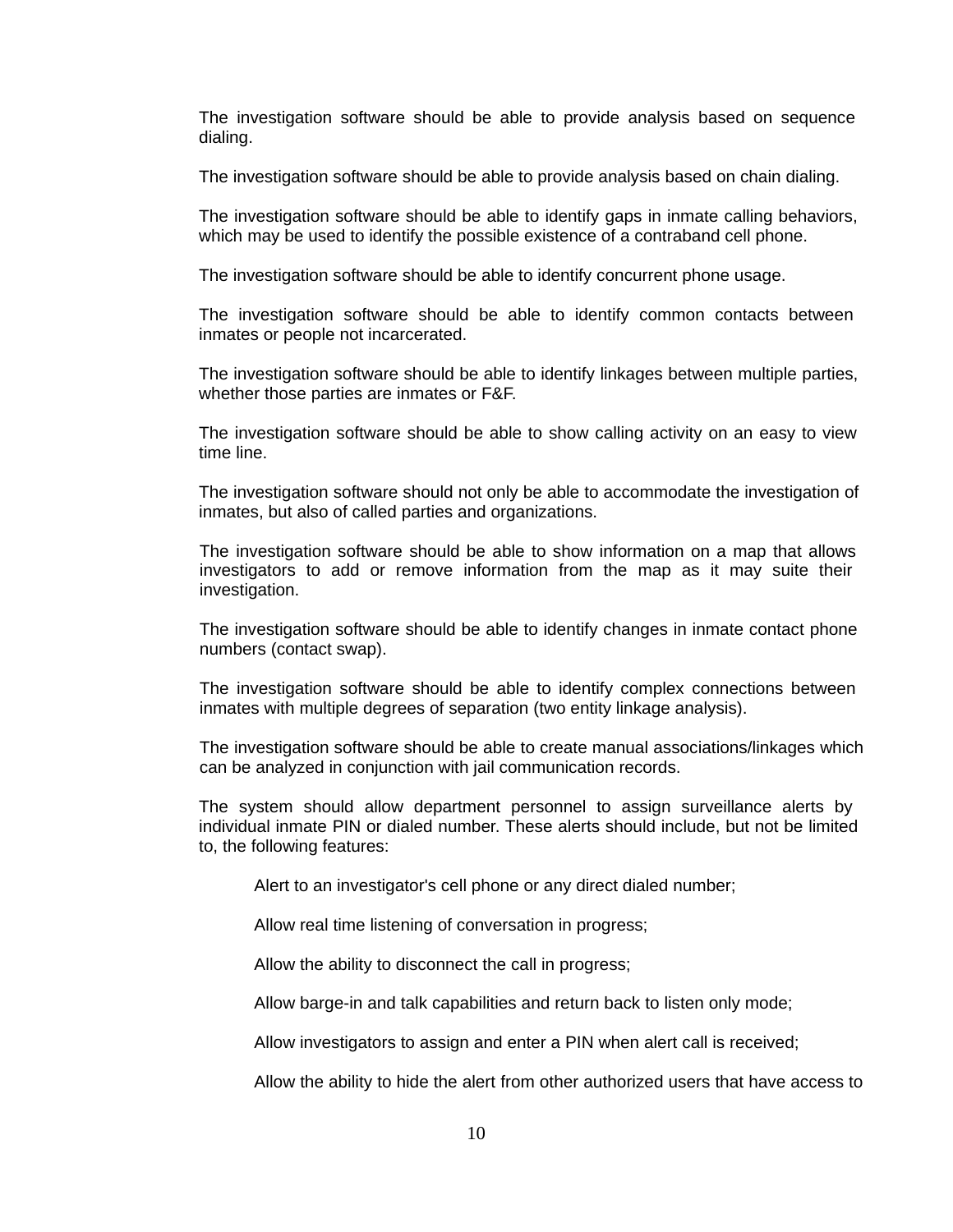the system.

### **Call Monitoring and Recording**

R32 The system shall maintain all call recordings centrally, near line or off line. Tape storage shall not be used.

R33 The stored call recordings should be maintained at the vendors central depository and remain uncompressed until the County's authorized personnel request them to be downloaded. All call recordings shall be stored online and available through the online user interface for at least 90 days.

R34 Facility personnel should be able to search call recordings by dialed number, date, time, inmate account, called person, or site name.

R35 Facility personnel should be able to simultaneously monitor live conversations while the system is recording.

R36 Facility personnel should be able to monitor, disconnect, and / or barge into a live call.

R37 The system should have the ability to have a selectable scan of all live calls in progress. The scanning feature should have the ability to enter a configurable time frequency in which the system will play active calls and rotate through active calls for the set amount of time for each call.

R38 The system should provide a call history through live monitoring to allow personnel to see recent activity for phone numbers and phones without navigating away from live monitoring.

R39 The call detail reporting module should provide access to billing name and address (BNA) when BNA is available.

#### **Call Acceptance**

R40 The system should not allow communication with the called party until the call has been accepted.

R41 The system should detect the difference between an accepted call, an answering machine, busy signal, or other telephone activity.

R42 The system should provide an option for the called party to request the rate of the call prior to acceptance.

R43 The called party should actively accept the call with the option to enable auto accept to designated numbers.

R44 Billing should not begin until the call has been accepted.

#### **System Security**

R45 The system should be programmed for auto shut-off at times designated by the County, and should be capable of being enabled by customer, site, phone group and inmate.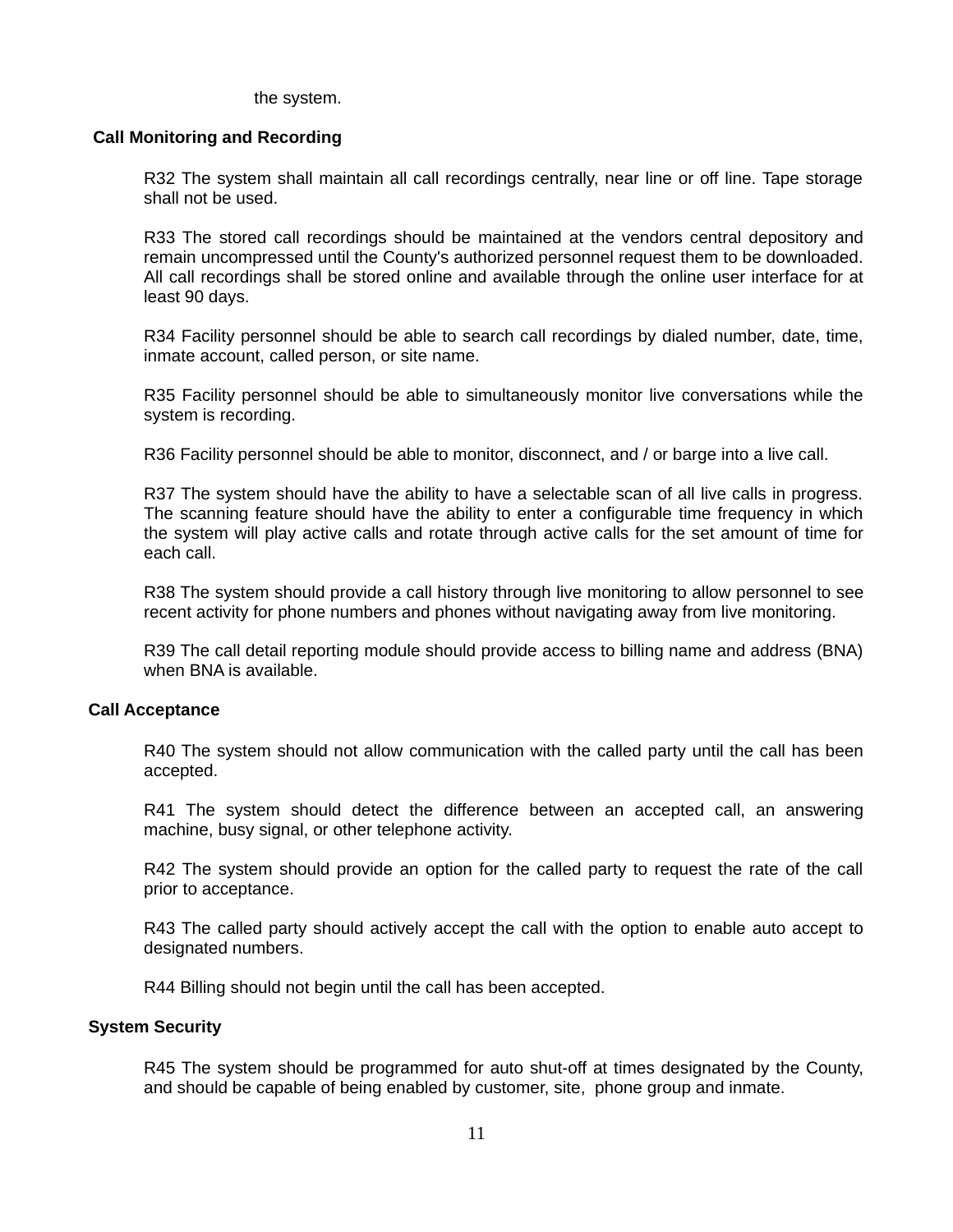R46 County personnel should be able to manually shut down the system in case of emergency, and the system must be capable of being enabled by customer, site, phone group and/or telephone.

R47 The system should be protected by strong authentication to permit only authorized facility personnel access to the system.

R48 The system should have the capability to enable and disable any phone at the facility from any secured Internet capable computer. The system should have manual cut off switching in each control room as well.

R49 The system's user security should provide restrictive access by public and private IP address. Personnel logging in from an IP address not assigned will not be allowed to access the system remotely.

#### **Reports**

R50 The reports to the County should be fully integrated into the platform, be fully customizable, and contain a variety of call information to suit the County's needs.

R51 The system should be capable of providing web accessible real-time and historical reports which include, but are not limited to:

Call activity Reports;

Commission Reports;

Facility Service Requests from any location, at any time;

Frequently Dialed Number Reports;

3-Way Call Attempt Reports;

Dialed Number by More Than One Inmate Reports;

Call Volume by Phone Reports; and

Service Ticket Reports.

R52 The system should be capable of providing other detailed reports which include, but are not limited to:

Phone location originating call;

Time of call;

Telephone number called;

Most frequently called numbers;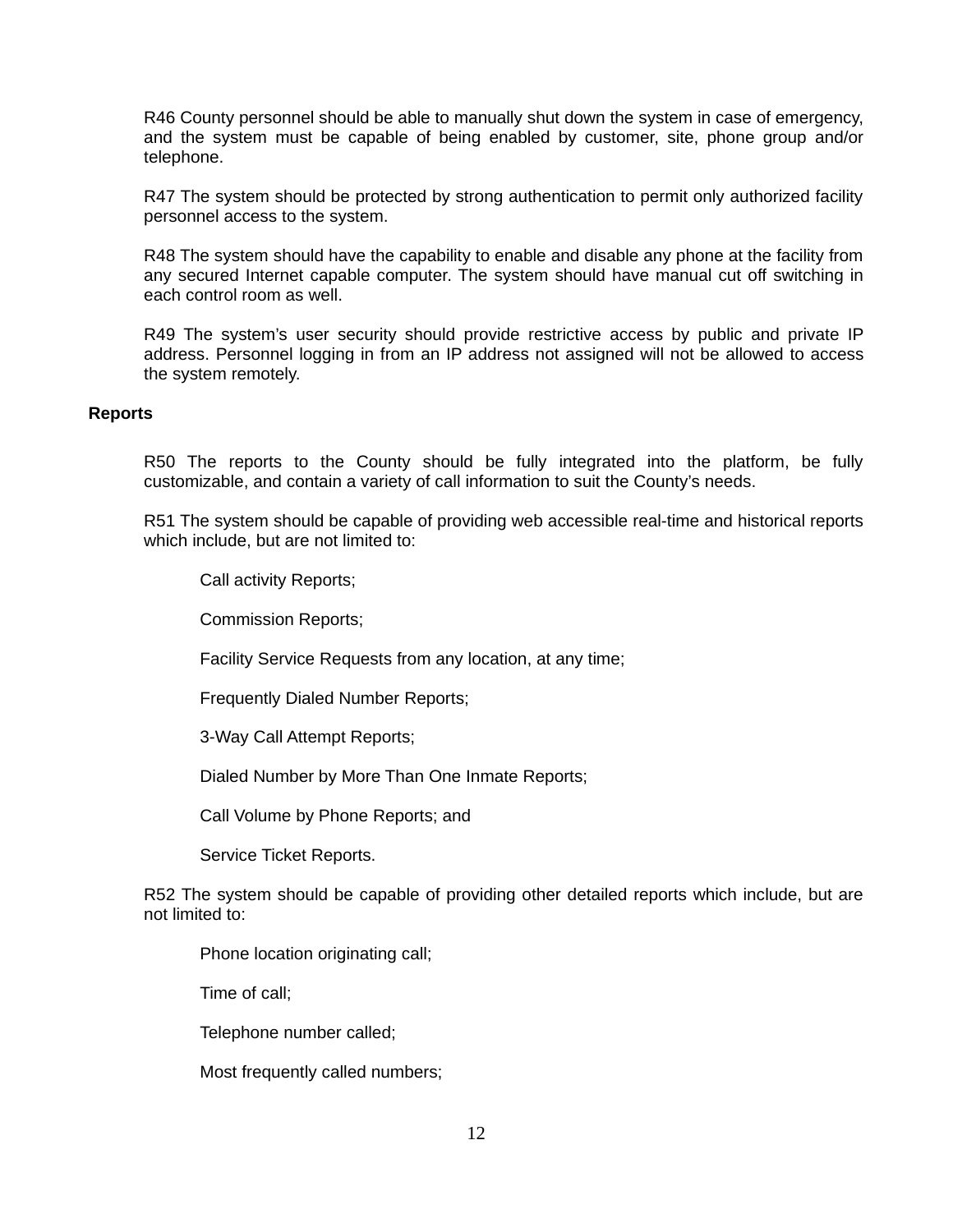Length of call;

Identify numbers called from a specific telephone;

Identify telephone numbers called by a specific inmate;

Alarm number status; and

Alarm a telephone number and allow automatic recording of the call.

R53 The Vendor shall attach samples of their reports.

R54 The system should have the ability to export reports in comma separated formats.

R55 The Vendor shall supply monthly commission reports.

R56 The Vendor shall provide a secure access to all reports and calling activity within the facility via the internet/web.

R57 The Vendor shall provide a secure interface that will allow authorized personnel to view and track the status of all reports.

#### **Service & Maintenance**

R58 Describe how you will meet the requirement to provide a single point of contact for all issues related to the contract, systems, installation, training, service, maintenance etc. Descriptions should include the following points:

Response to major service outages. Major outage is defined as 30% or more of the functionality of the system. The County believes responses should come within two hours from the time the Vendor is notified.

Live domestic routine support to the County 24 hours a day, year round, for all issues and concerns.

Live domestic routine support to friends and families, 24 hours a day, year round, allowing them to set up accounts, make payments, access account information, and resolve issues.

Online routine support to friends and families including the ability to set up accounts, make payments, access account information, calculate call rates, and resolve issues.

Friends and families should have the ability to manage all services from one centralized web based portal.

The Vendor's website and user portal should be accessible and enhanced to support mobile devices such as cell phones and tablets.

The Vendor's website should allow friends and families to configure text and email low balance notifications.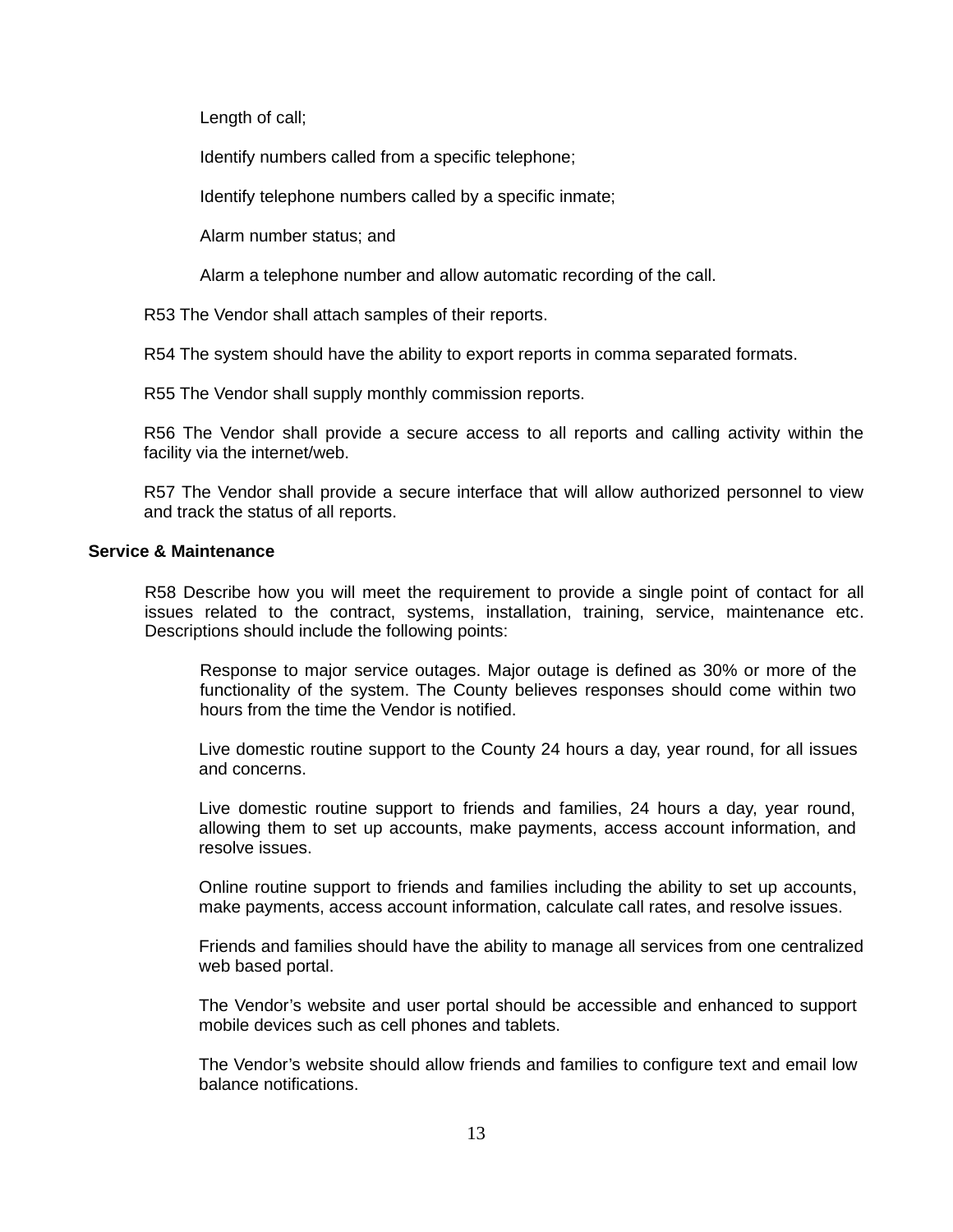Vendor's website should allow friends and families to subscribe to automatic payment services.

R59 Describe the maintenance and quality assurance programs for telephones to be installed.

R60 Detail the method of determining service interruptions and service call priorities. List response time for each priority and the level of expertise devoted to each priority.

R61 System should have the capability for remote diagnostic to minimize facility visits by vendor. Describe your system diagnostic process and tools.

R62 The Vendor shall provide service policies and procedures as an attachment to this proposal.

R63 The Vendor shall provide a contact person who will be responsible for all ongoing account management and support. County would again prefer a single point of contact for all issues related to the contract.

#### **Installation and Cut-Over**

R64 The Vendor will provide inmate phones, a remote administration station, the automated inmate call control system and other proposed products and / or features with the installation to be completed within thirty (30) days after the contract is awarded.

R65 The Vendor shall submit a complete and detailed schedule of the time-frame required for installation, utility coordination, training, cut over and testing. The system shall be installed in an expert manner and under a time-frame designed to minimize disruption of the normal functioning of the facilities.

If the County's requirement of 30 days cannot be met, the Vendor shall propose an alternate installation schedule of events. Failure to state installation time in the proposal will obligate the Vendor to complete installation as required in the bid. An extended period of installation time may be considered when in the best interest of the County.

Any delay in the implementation of the Vendors' schedule that is caused by the County will increase the Vendor's time allowance to complete installation, but the Vendor shall submit a complete and detailed schedule of additional time required.

The risk of loss and / or damage to system equipment will be assumed by the Vendor during shipment, unloading, and installation.

The Vendor shall agree, in its response, to the County's right to require the replacement of any network service or system component whose failure to meet required performance levels during testing has risen to chronic problem level as determined by the County.

R66 The Vendor shall have a plan to provide planned technology upgrades. Please describe.

R67 The Vendor shall describe it's experience with implementing services detailed in this RFP.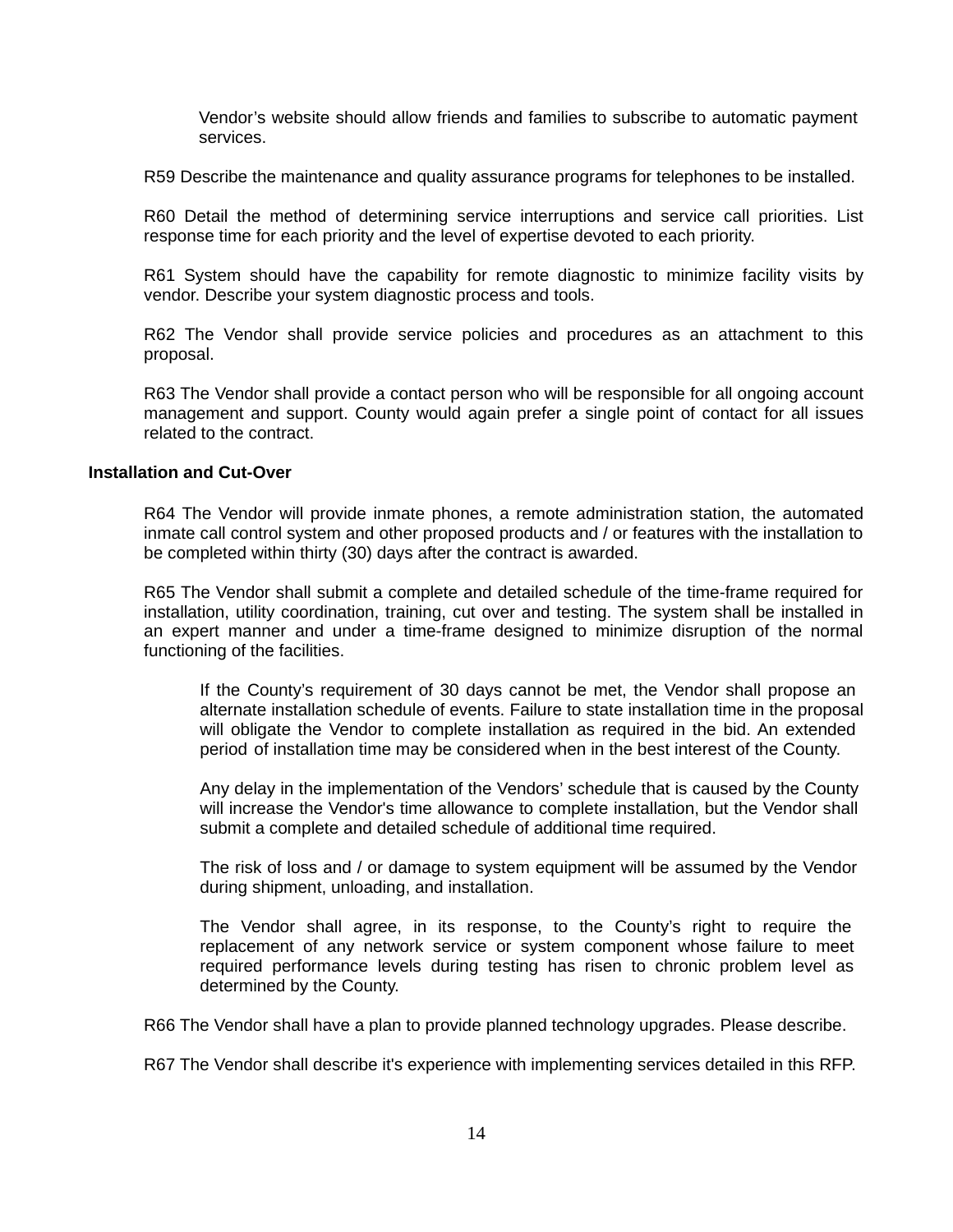# **Training**

R68 The Vendor shall provide initial installation training to the County staff in system administration, operation, and reporting. Upgrade and refresher training shall also be required for the length of the contract, and at no cost to the County.

R69 The Vendor shall have the ability to provide initial and ongoing training through multiple options such as live training and Web-Casting integrated into the system.

R70 Describe your training program. Include a description of course(s) and any applicable documents.

#### **Payment Options and Products**

R71 The system shall allow automated operator collect calling.

R72 All prepaid calls should be subject to the same restrictions and features as standard inmate collect calls.

R73 The called party should be provided an option to request the cost of the call prior to accepting the charges.

R74 The system should allow inmate friends and families to set-up alternate billing methods directly with the Vendor. Two of the methods the County would like to see offered are:

A system that will allow inmate friends and families to set-up an account directly with the Vendor.

A system that allows customers to prepay for calls from the facility.

R75 Vendors should offer friends and families multiple points-of-sale to accept payments. Describe these options.

R76 Vendors should allow calls to cell phones and have an ability to establish accounts for such customers.

R77 Vendors shall apply friends and family, and inmate electronic deposits/payments to calling accounts in real-time upon receipt of payment.

R78 Vendors shall offer pre-paid products for friends and families, and inmates, and post-paid friends and family accounts.

R79 Vendors shall offer an inmate-owned debit calling account solution. Describe how your program works.

R80 Outline "all" Vendor convenience fees which are passed to friends and families. This includes fees on any products listed, and those not listed in this request.

# **Equipment**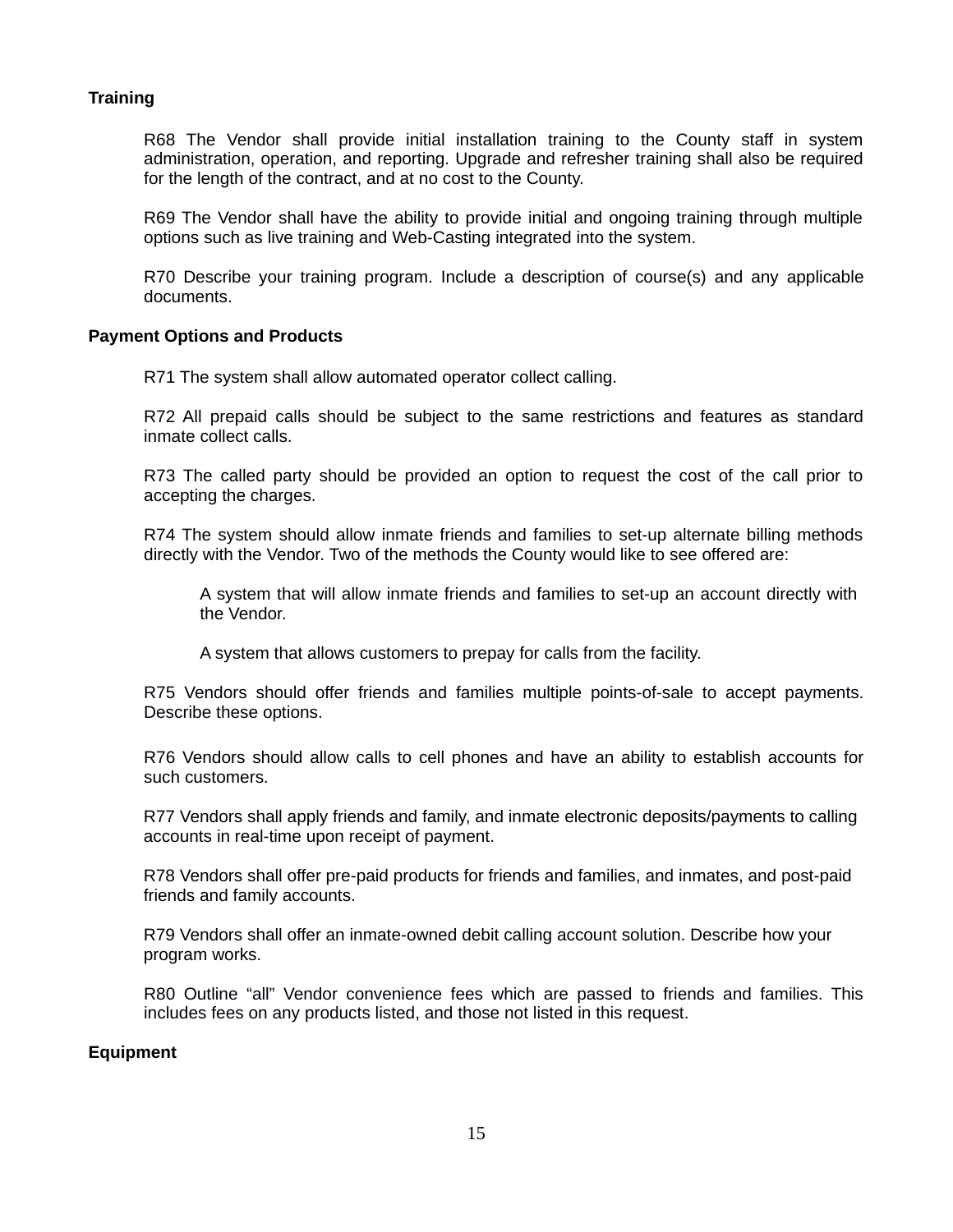R81 The system shall be a turnkey telephone system and service.

R82 The Vendor shall provide non-coin, inmate telephones composed of durable equipment suitable for jail environments.

R83 The system shall be able to utilize current PCs that are available at the County without the need for additional PCs. The system must not require major changes or installations to the County's system.

R84 All Vendor equipment shall comply with FCC regulations.

R85 The proposed equipment and system shall be scalable to meet the County's growing needs.

R86 Vendor equipment shall include backup power in the event of temporary loss of commercial power.

R87 Describe your system's ability to allow authorized users access to system user utilities. What does your system allow, e.g. Mac and Tablet?

# **FEES, RATES AND COMMISSIONS**

#### **Fees and Rates**

R88 The system should have the capability to inform the called party of the call cost prior to acceptance.

R89 The rates charged to users shall not exceed the tariffs as mandated by the Public Utilities Commission for all services. Please provide a copy of the rates that will be charged.

R90 The Vendor shall be responsible for the collection of charges for fraudulent or otherwise noncollectable calls. These charges shall not be passed on to the County.

R91 The Vendor shall be responsible for any and all billing disputes, claims, or liabilities that may arise in regards to its provisions of this contract.

R92 Vendor billing to called parties should include the Vendor information and a toll-free telephone number to resolve billing disputes.

R93 Billing charges begin at the time of the call connection when the calling party is connected to the called party and shall be terminated when either party hangs up. Network intercept recordings, busy signals, no answers, refusals of calls, answering machine pickups, etc. shall not be billed.

R94 Under no circumstances will the commission rate payable to the County be adjusted lower than the rate agreed to at contract award, nor will the County be obligated to renegotiate any portion of this contract as a result of an increase to the commission rate.

R95 The commission rate shall be based on gross billed revenue. The Vendor shall include a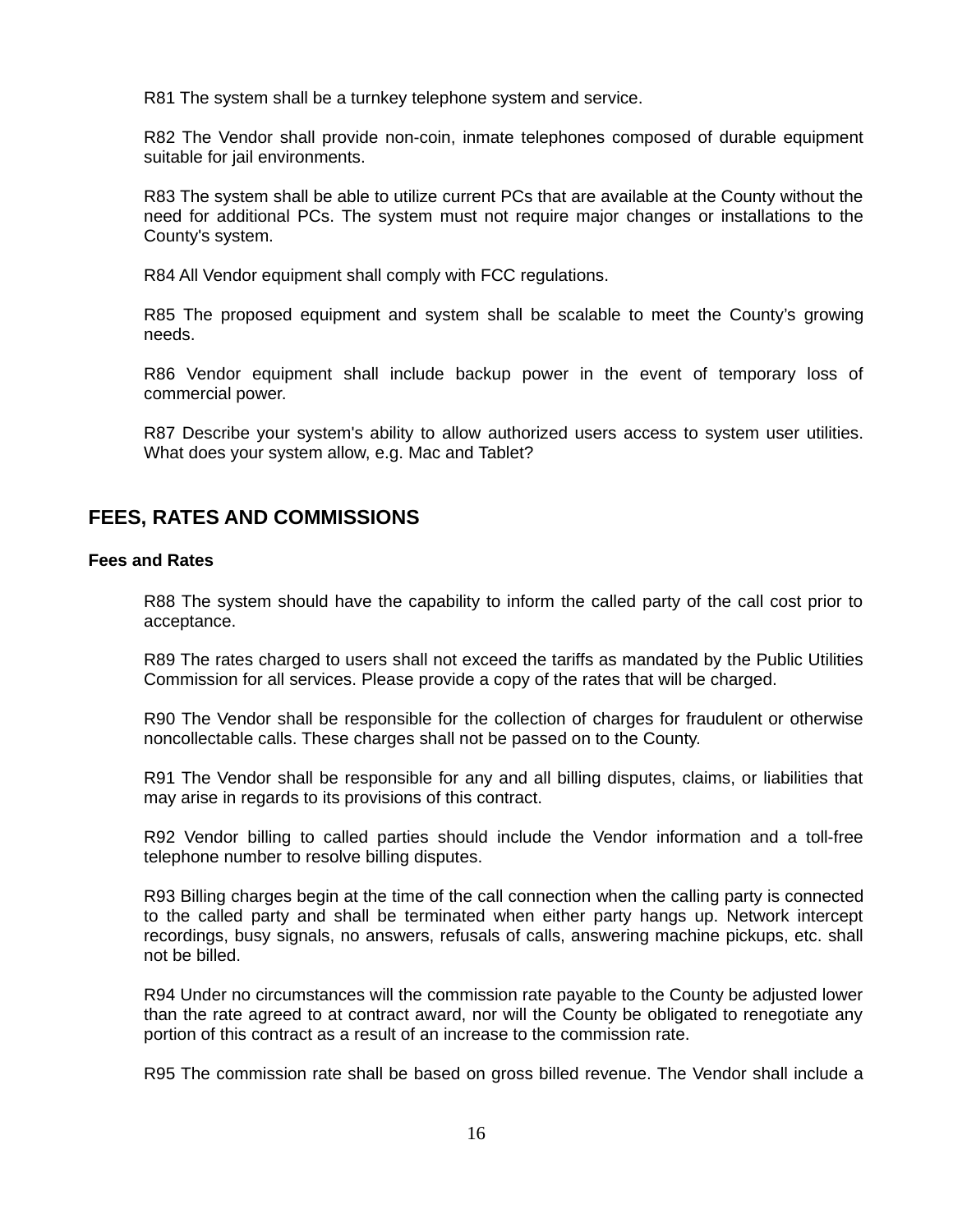detailed analysis as to how it defines gross revenue.

#### **Commissions**

R96 Provide information on the commission structure and include the following:

What is the percentage of commission you will pay the County? Failure to state proposed commission percentage will result in rejection of proposal.

Explain in detail the method used to calculate revenue to the County (e.g., gross revenue, adjusted gross revenue, net revenue).

State any applicable deductions from Gross Revenue before calculating the County's revenue (e.g., noncollectable calls, total calls, access lines charges, clearing house charges, RBOC, LIDB, etc.).

Describe the method of reporting the County's commission payment.

Provide samples of proposed reports.

Is there a charge for customized reports?

If yes, provide amounts.

Describe collection procedures.

What types of reports are available to the County to audit commission payments? Provide samples of reports.

The County requires detailed reports of placed, accepted, local and long distance calls.

Describe the procedure for handling noncollectable revenue.

Describe the procedure for billing.

Describe your billing process and who handles billing.

Will there be any handling fees charged to the County?

Are there any deductions from revenues?

Provide Vendor proposed calling rates for local, intraLATA, interLATA, and interstate calls.

# **OTHER SERVICES OFFERED**

R97 While not "required" in this RFP process, the County is interested in other bonus services offered by the Vendors to include; integrated intelligence tools, automated information services,